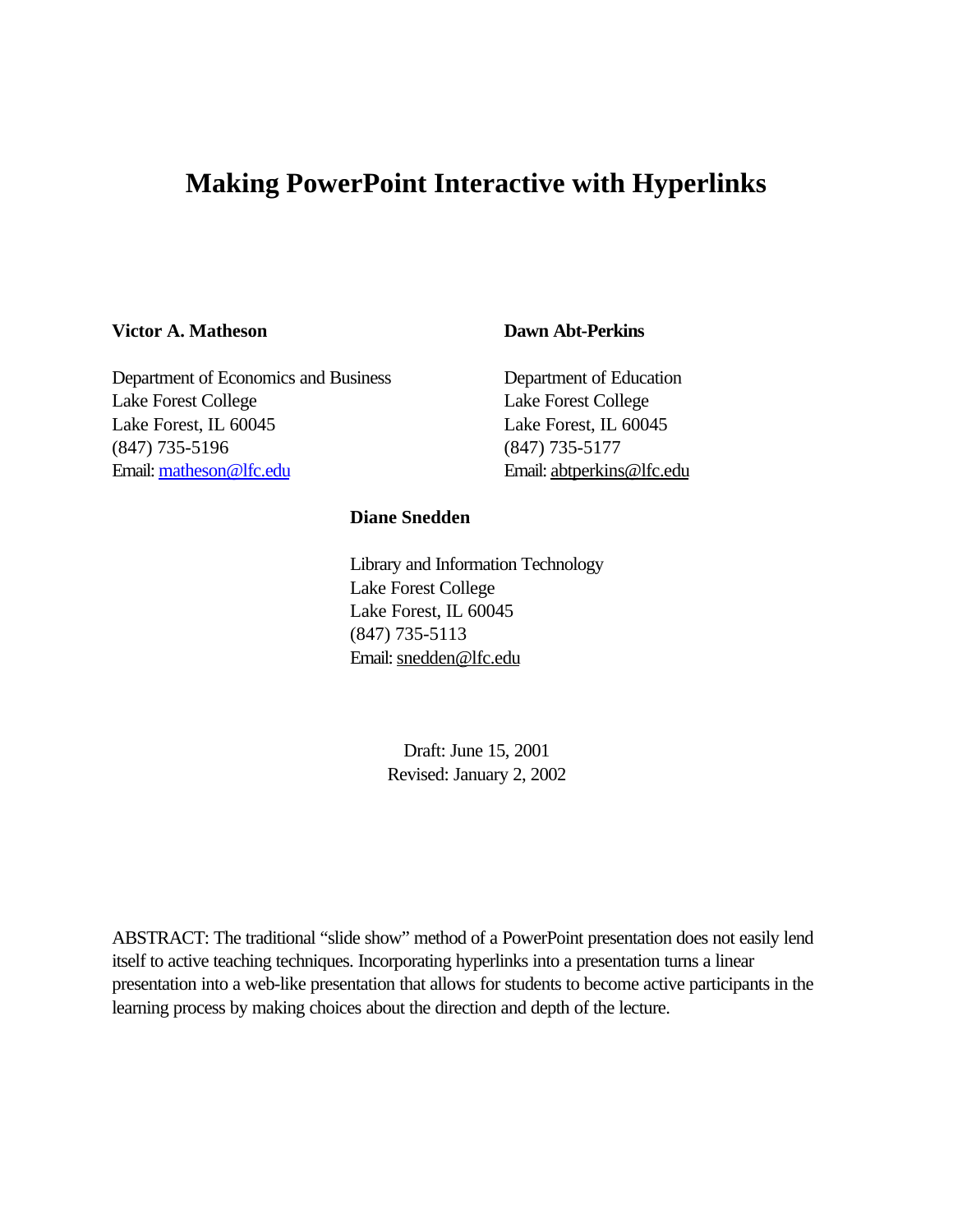#### **Introduction**

Since its introduction fifteen years ago, PowerPoint has become the medium of choice for presentations in the corporate and government sectors. While its adoption in academia has been slower, its use has been growing, and nearly all textbooks, at least at the introductory level, have PowerPoint presentations available for classroom use. Without question, PowerPoint has some very attractive features. It looks professional and allows the user to easily incorporate multimedia into a presentation. It is also very easy to use and permits even a novice user to create colorful and easy-toread slides. But the real question is whether the use of PowerPoint enables students to more easily learn and retain information. In other words, does PowerPoint increase teaching effectiveness?

Barbara Gross Davis answers the question of what defines effective teaching by stating, "For hundreds of years, college teaching was typified by a professor reading a lecture to an audience of note-taking students. The professor's duties were to compose and present authoritative lectures, to test students on their knowledge, and to assign grades." (Davis, 1993, pg. xix) A standard PowerPoint presentation simply adds a technological element to this traditional teaching style where the role of the professor is now typified by running a PowerPoint slide show and reading the bullet points as they appear on the screen. The professor's primary duty simply changes to composing and presenting authoritative PowerPoint presentations.

Most education experts, however, reject this method of instruction. Davis, for example, asserts that "over the last thirty years, however, this model has given way to new understanding of what constitutes effective college-level instruction. Research on students' academic success and intellectual development has demonstrated the effectiveness of modes of instruction that emphasize active learning and collaborative activities and engage students in intellectual discovery." (Davis, 1993, pg. xix) Unfortunately, PowerPoint presentations are often little more than glorified overheads that encourage a lecture approach to teaching with little student interaction. In the words of Wake Forest professor David Brown, these presentations are simply an excuse for students to "turn down the lights, look at the screen, and ignore me."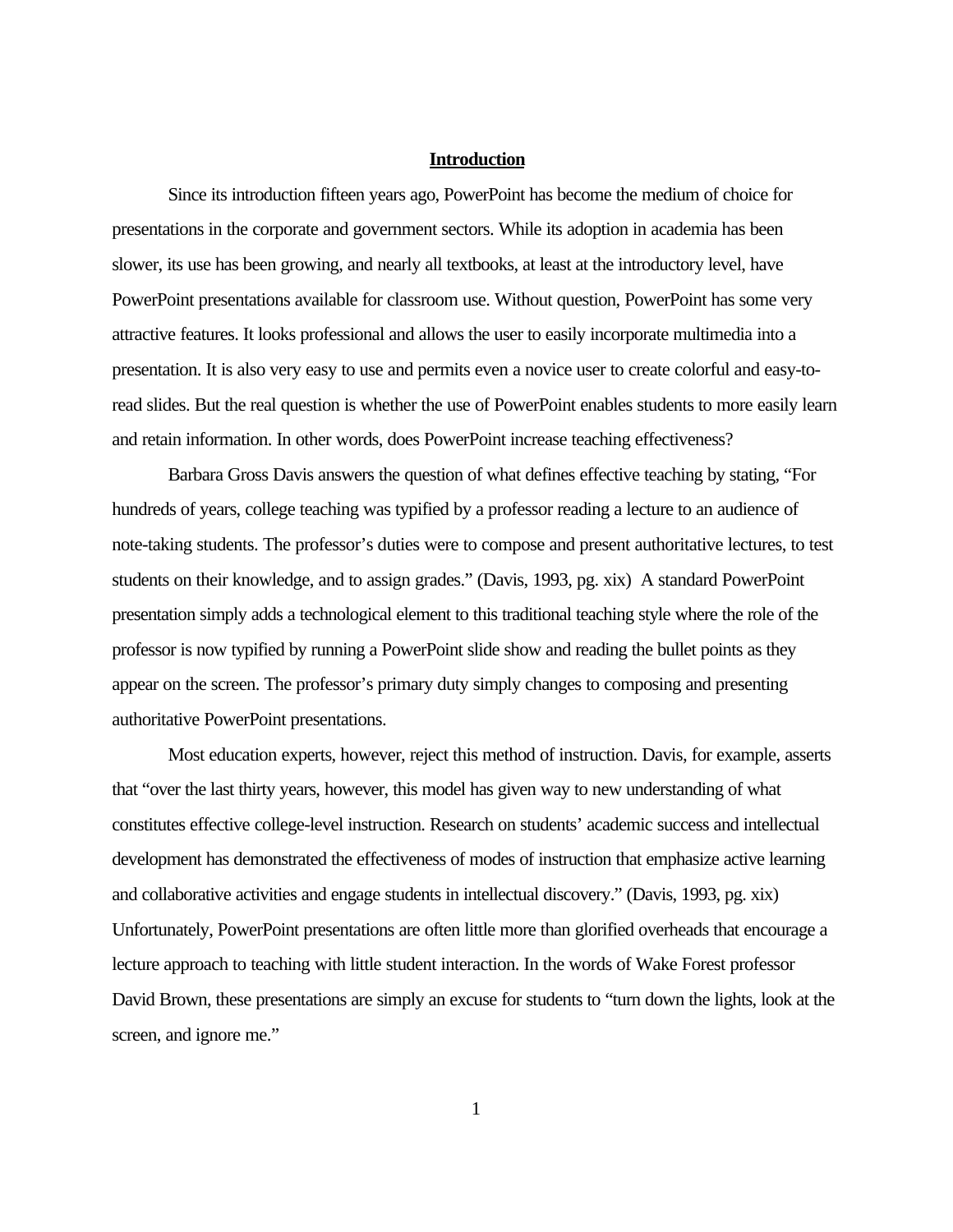### **The Traditional PowerPoint "Slide Show"**

The traditional PowerPoint presentation is known as a "slide show." This type of presentation consists of a series of screens presented one after another just as slides in a old-fashioned slide projector. This method of presentation is not without its advantages. Most importantly the creation of a slide show requires that the professor organize the topics that will be discussed. In addition, the program easily creates colorful screens that are very easy-to-read as long as the presenter uses a bit of common with regard to font size and contrasting colors. To this end, PowerPoint presentations have a distinct advantage over chalk and blackboards or handmade overheads for those persons for whom handwriting is not an area of comparative advantage. In addition, computer projectors are effective in providing clear information in large-lecture settings. Blackboards are not effective in classrooms of, say, over 100 students because of the difficulty of writing in a way so that all students can easily read the material.

PowerPoint is also very effective at presenting audio-visual material or charts and graphs. Sound, video, or picture files can easily be included at any point in the presentation. (As a side note, because of the large size of video files, it is often impractical to incorporate large lengthy video clips in a PowerPoint presentation.) High quality graphs and charts can also be quickly added to PowerPoint presentations whereas creating graphs or charts by hand on a blackboard is tedious and timeconsuming Student comprehension can be increased through visual learning, so PowerPoint can be effectively used, for example, to create graphical comparisons of ideas presented in class in lieu of giving printed handouts. A final advantage of PowerPoint is that the presentation files can be sent to colleagues over the Internet or the presentation can be made available for public viewing on the web.

According to James Nolan and Pam Francis, three of the fundamental beliefs of educators are that

> learning is the process of accumulating bit of information and isolated skills, the teacher's primary responsibility is to transfer his or her knowledge directly to the students, and that the process of learning and teaching focuses on the interactions between the teacher and individual students... Given these beliefs, the most important teaching tasks are the following:

> • Organizing and structuring the learning material in the most appropriate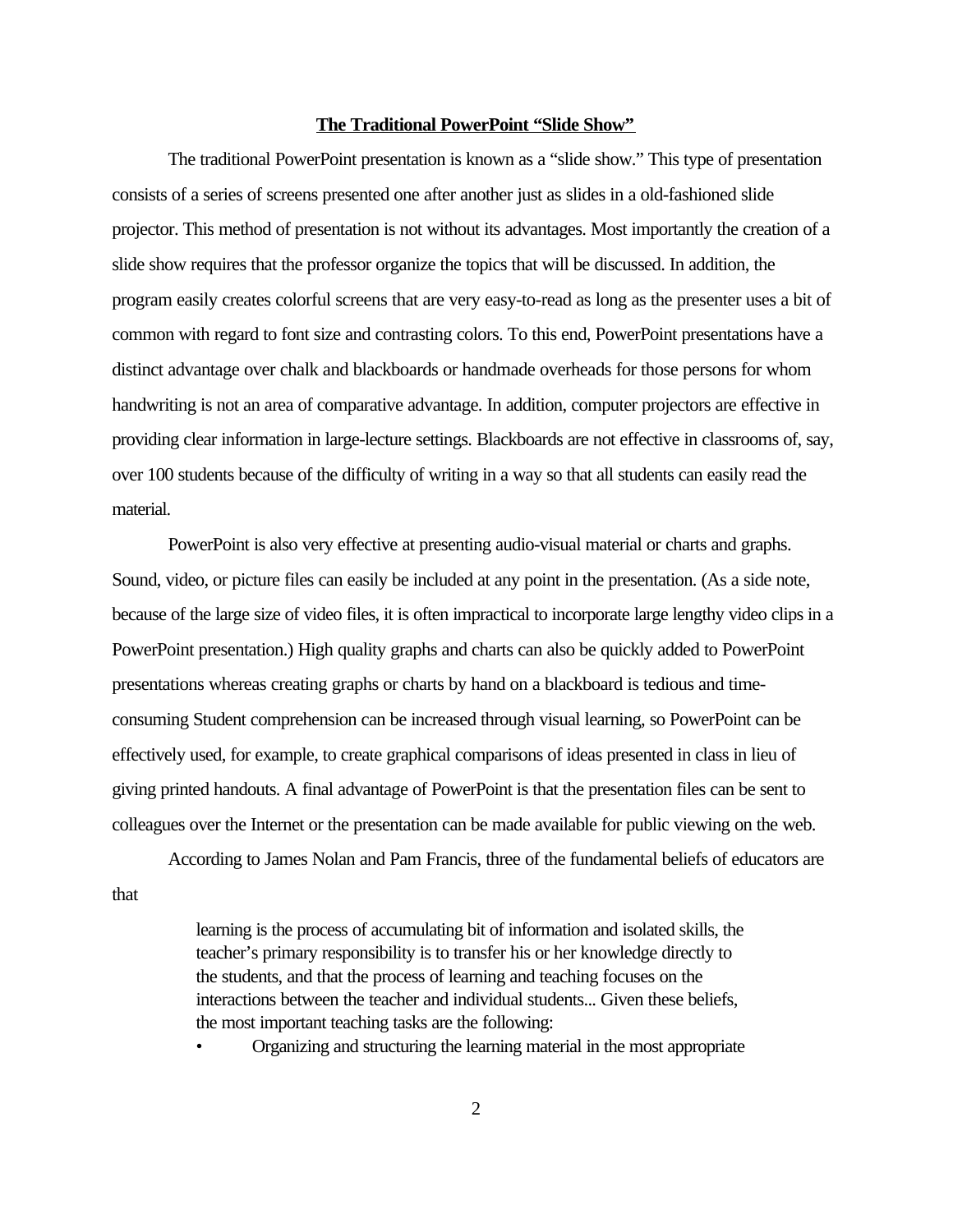sequence.

- Explaining concepts clearly and unambiguously.
- Using examples and illustrations that can be understood by students.
- Modeling appropriate application of desired skills. (Nolan and Francis, pp. 45-46)

The slide show method of presentation, in fact, seems almost perfectly suited to accommodate the traditional view of learning and teaching. Martin Nystrand refers to this instruction style as "monologic" in that "the participation structure in these classrooms is one-sided and completely dominated by the teacher... Student participation is mainly procedural." (Nystrand, 1992, p. 4)

For unskilled or novice teachers, the slide show method does provide enough advantages to often warrant it use. Certainly a well-organized presentation with little or no student participation is preferable to an unorganized, ambiguous, and poorly illustrated presentation with a similar amount of class participation. For this reason, students and other occasional "teachers" may benefit from the process of creating "slide show"-style PowerPoint presentations.

It is obvious, however, that the traditional view of teaching discourages active learning, and the slide show presentation simply magnifies the passive nature of the instruction. The slide show presentation is, by definition, linear in format. Since the order of the presentation is predetermined, the teacher cannot easily change around the material in order to accommodate student questions or particular student interests. Unless the teacher has an uncanny ability to anticipate student questions, it is not possible for the teacher to include the correct slide at the appropriate point in the presentation when creating the presentation. In addition, it is difficult to skip material or access a previously view screen without flipping through page after page of the presentation. Students are discouraged from asking questions when the response to every question is simply, "We'll get to that issue in 15 slides." By presenting material in a set order, the professor may miss opportunities for students to make important connections between more distantly related topics.

Furthermore, the use of PowerPoint tends to create an impersonal classroom environment as the professor is essentially replaced by a computer. Indeed, PowerPoint slide shows can be created using a pre-recorded audio track would require absolutely no input from the instructor aside from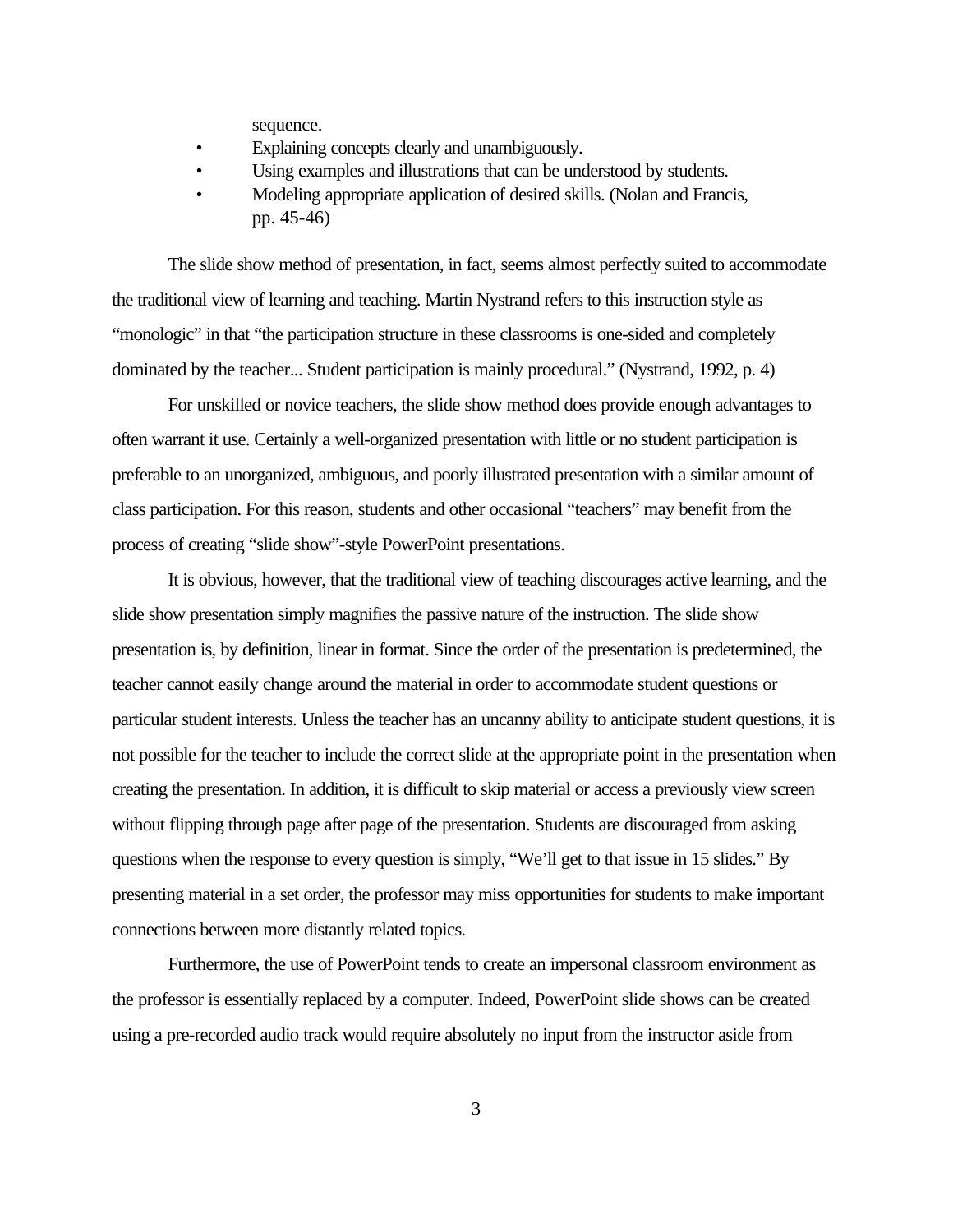turned on the computer and running the program. Research shows that students tend to feel less responsibility towards their fellow students and the professor in impersonal classrooms (Gleason, 1986). In addition, students who feel anonymous in class are less motivated to learn and less likely to do the required work. (Brock, 1976).

Nystrand (1992) contends student learning is significantly enhanced when classroom lectures are "dialogic," that is when lectures are not imply recitations but include significant student contributions to the direction and depth of the conversation. "Unlike recitation, substantive conversation is not (and cannot be) completely preplanned by the teacher beforehand, since the actual conduct and direction of the discussion depend on what both the students and teachers contribute and especially on their interaction." (Nystrand, 1992, p. 4)

#### **An Alternative: The Hyperlinked PowerPoint Presentation**

It is possible, however, to design PowerPoint presentations that actually encourage rather than discourage active learning by students. An alternative to the slide show presentation is the hyperlink method of presentation. In this method, rather than having a set sequence of 30 or 40 slides, a series of short 2 to 5 page presentations is organized around a central topic.

PowerPoint is designed so that any object in a slide show, from a symbol to a text phrase to a picture, can be given an "Action Setting." (In practice, assigning an action setting to a object in the presentation is done by highlighting the object, then clicking on "Slide Show" on the upper task bar, and then by clicking on "Action Settings" in the drop-down menu.) This Action Setting can be programed so that a mouse click on the appropriate object will either run a program, activate a sound or video file, or most importantly, the mouse click can be used to link to another page in the PowerPoint presentation or to an external web page. By hyperlinking pages in the presentation to one another, the presentation becomes an interactive web rather than a linear sequence of slides.

One possible setup that takes advantage of this system of hyperlinks involves creating a "home page" slide that focuses on a central topic with active links for each individual related topics. Clicking on each active link takes the PowerPoint presentation to an appropriate (but short) set of pages related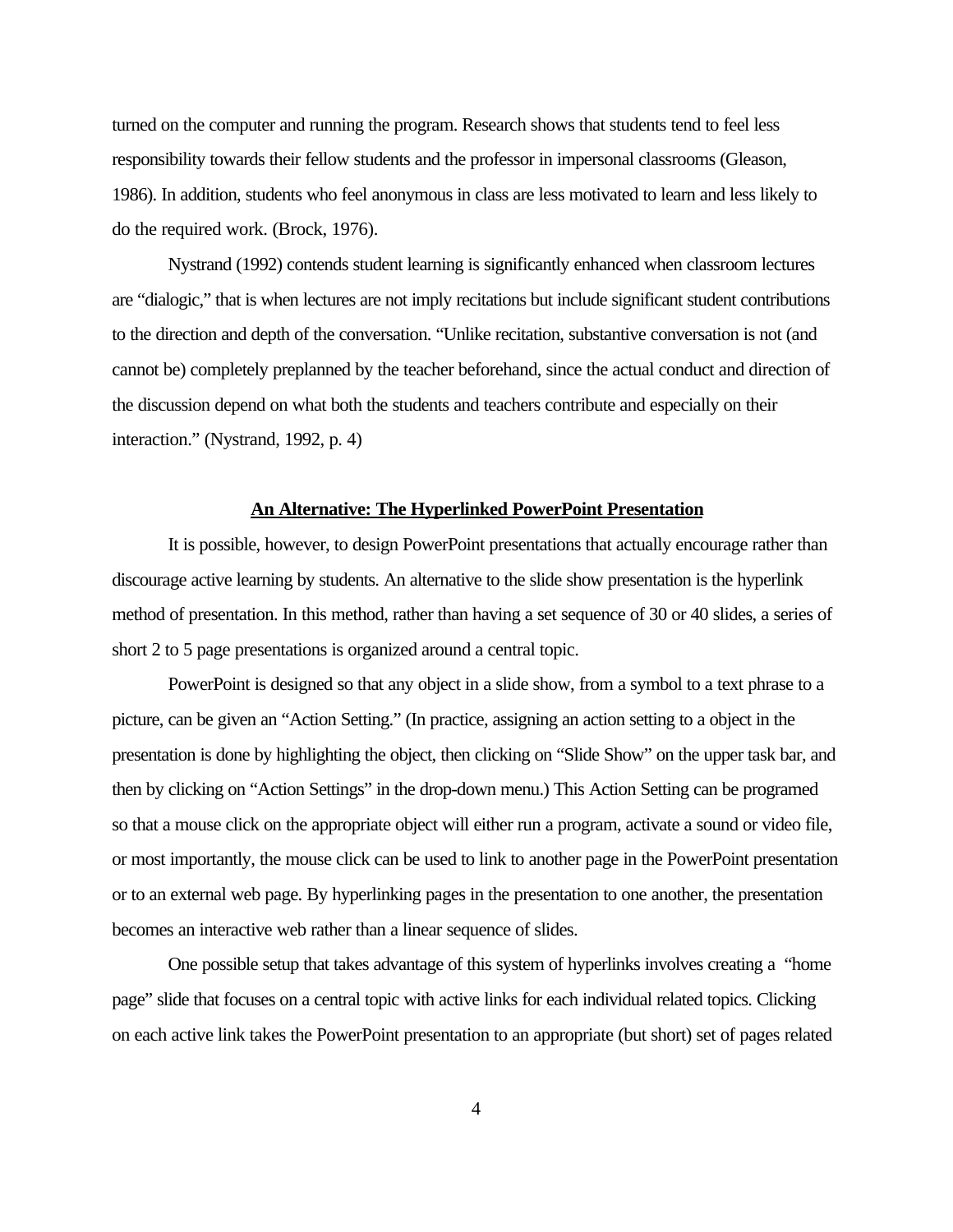to the specific topic. The presentation on each individual topic can be designed so that the presentation returns to the home page at the conclusion of the individual topic. Alternatively, the presentation can be set up so that each individual page contains an active link back to the home page. (In practice this is done by clicking on "View" on the upper task bar, and then clicking on "Master" and "Slide Master" in the drop-down menus. Inserting an object with an active link back to the home page on this master slide will cause that same object to appear on each page of the presentation.) The master slide can also be used to insert a object that links to a page to which the presenter will want to refer at numerous times during a lecture. For example, when teaching the laws of supply and demand, an active link to a basic supply and demand graph would be useful to have on every page because at any time in the lecture there may be a need to examine what happens to supply or demand with a change in some variable. Similarly, an always available link to a data set or an equation or system of equations may be a useful addition to a presentation depending on the topic being taught.

This hyperlink approach to PowerPoint builds in flexibility to the lecture and allows the students and the professor together to pick and choose which topics to cover on a particular day. For example, suppose that the laws of supply and demand are being covered. Under the slide show method, the professor might decide to cover price and the law of demand and then show how income and then tastes then expectations about future prices, etc. shift the demand curve itself. Under the hyperlink method, the lecture can be built around the central question of "What factors affect demand for goods?" A home page with active buttons leading to short topics such as income effects, tastes, expectations about future prices, etc. is created. Instead of the professor deciding order and depth to which to cover the topics being discussed, this method encourages active learning since the students themselves can choose the course of the lecture. In addition, students viewing this type of presentation are more likely to pay close attention since the class will cover the topics in which the students are most interested.

When questions arise, the presentation can easily be directed to the appropriate topic through the home page. While the professor still needs to be able to anticipate type of questions that will be asked in order to create the correct slide, the professor no longer needs to be able to anticipate the exact timing of the question since the appropriate answer can be accesses at any time in the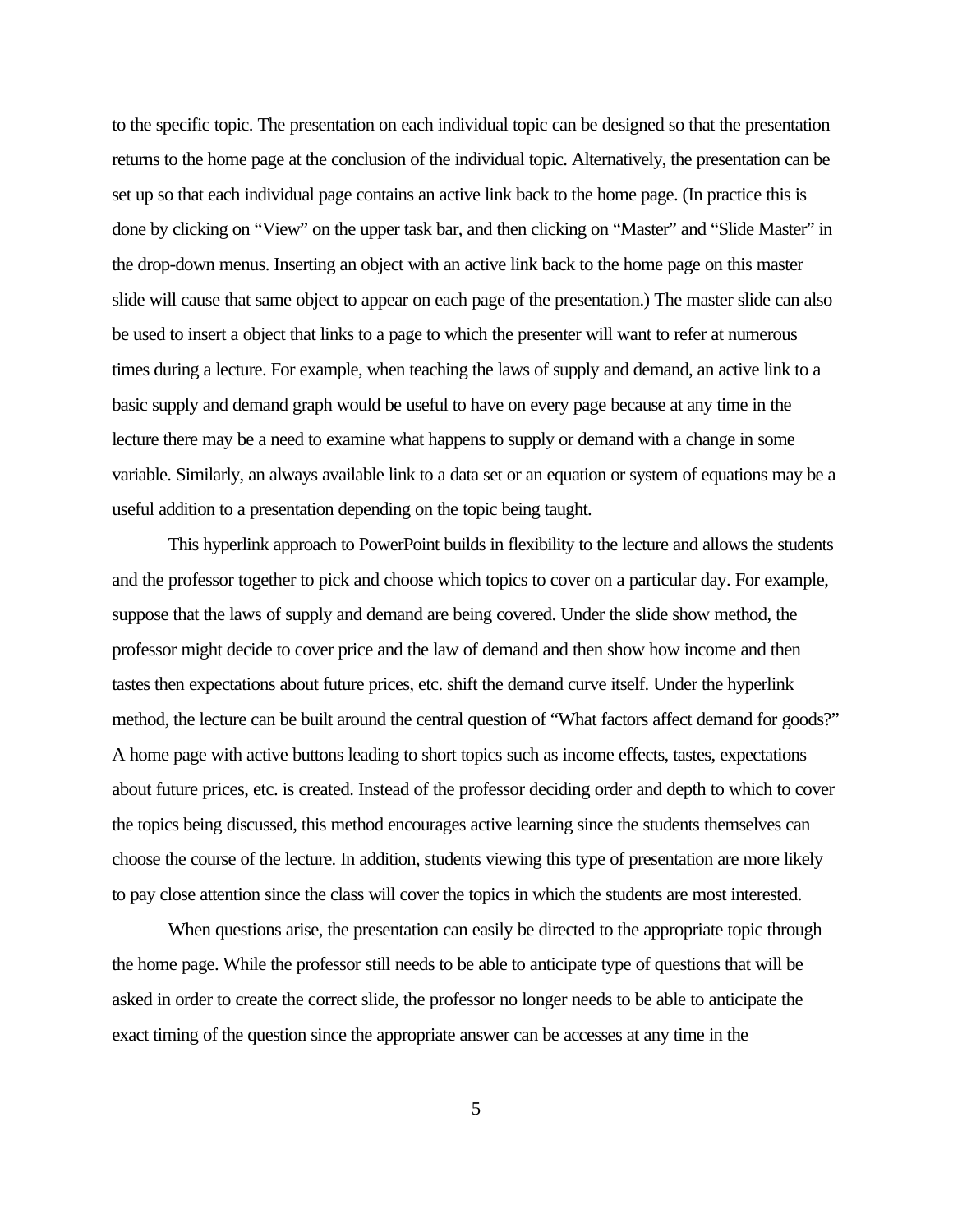presentation. In cases where student questions or responses are not anticipated, an active button on the home page can be included for use on a future date.

To maximize the dialogic nature of the presentation, the total amount of available material in the PowerPoint presentation will need to exceed the amount of class time available to discuss the material. The professor should note which topics from the presentation have been covered so that any material missed based on the specific direction of the conversation in a class can be covered at a later date. Alternatively, the professor may wish to simply skip any topics not covered to order to examine the topics chosen by the class in a greater depth.

The hyperlink presentation can also be easily adjusted for use in academic presentations. While a researcher may decide that a conference presentation is not the appropriate place to allow the audience to decide the direction of the lecture, an ability to easily access specific pages from the presentation can be quite handy during a question and answer period.

#### **Conclusion**

While PowerPoint can be justly criticized as a passive method of instruction, the use of hyperlinks can turn PowerPoint from a fancy overhead to a tool for presenting an interactive lecture. Hyperlinks allow the user of PowerPoint to take advantage of the multiple benefits of the PowerPoint presentation tool while maintaining a classroom teaching style based upon the presumption that students learn best when they are active participants in the learning process.

## **Downloadable materials**

Readers are invited to download a copy of this paper or a template for a hyperlinked presentation for Microsoft PowerPoint 2000 from www.lfc.edu/~matheson/powerpoint.htm.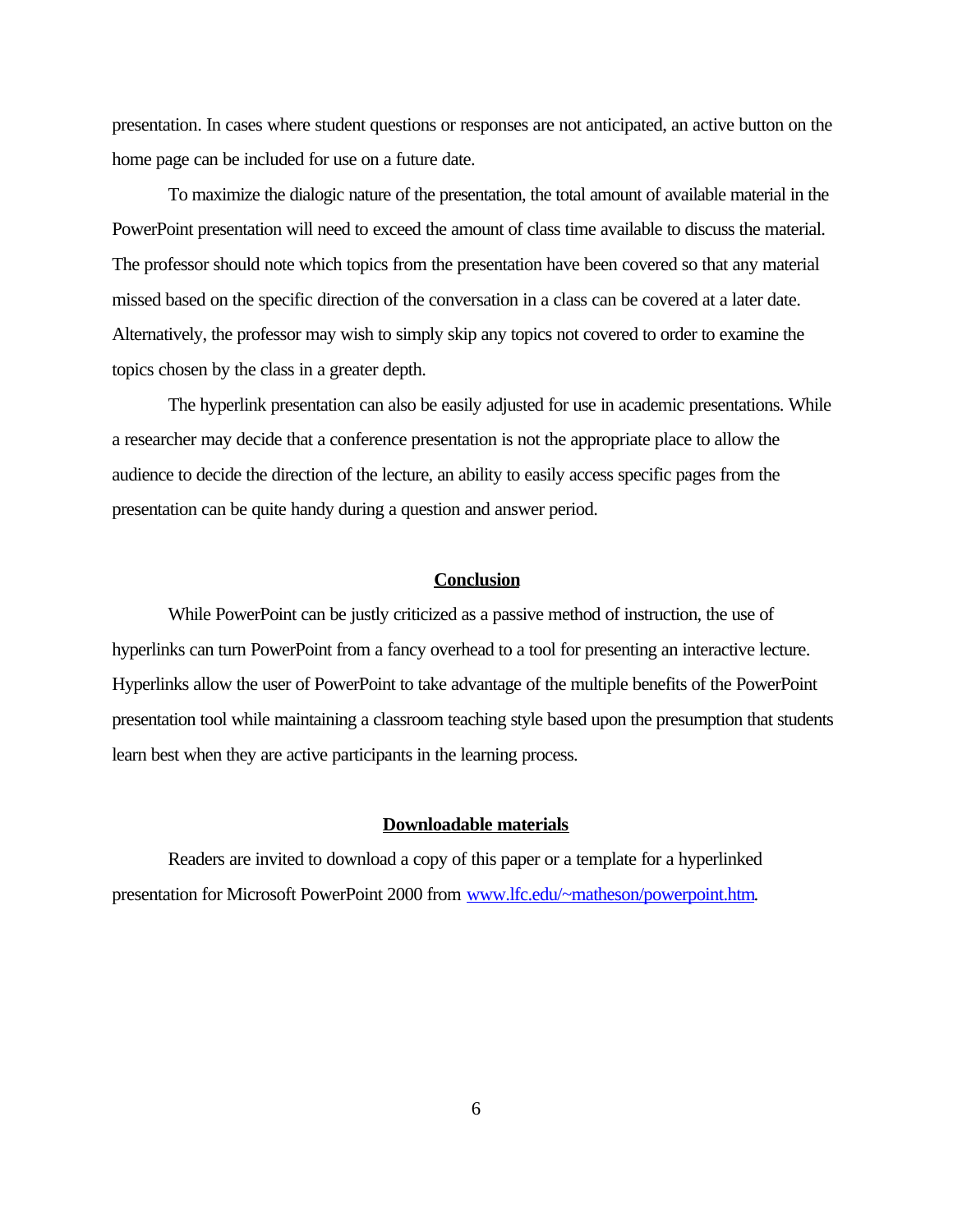## **References**

**Brock, S. C.**, *Practitioners' Views on Teaching the Large Introductory College Course*, Manhattan, Kansas: Center for Faculty Evaluation and Development in Higher Education, Kansas State University, 1976.

**Brown, David G.**, "PowerPoint Induced Sleep," *Faculty Practice*. (See note below.)

**Davis, Barbara Gross**, *Tools for Teaching*, San Francisco: Jossey-Bass Publishers, 1993.

**Gleason, M.**, "Better Communication in Large Courses," *College Teaching*, 34:1, pp. 20-24, 1986.

**Nolan, James, and Pam Francis**, "Changing Perspectives in Curriculum and Instruction," in *Education Techniques in Transition*, Washington, D.C.: ASCD. (See note below.)

**Nystrand, Martin**, "Dialogic Instruction and Conceptual Change," presented at the Convention of the American Educational Research Association, San Francisco, April 20, 1992.

Several articles I have only in photocopy and the proper citation is unclear due to the quality or completeness of the photocopy. Don't send the academic dishonesty police after me for improper citation for this breach!